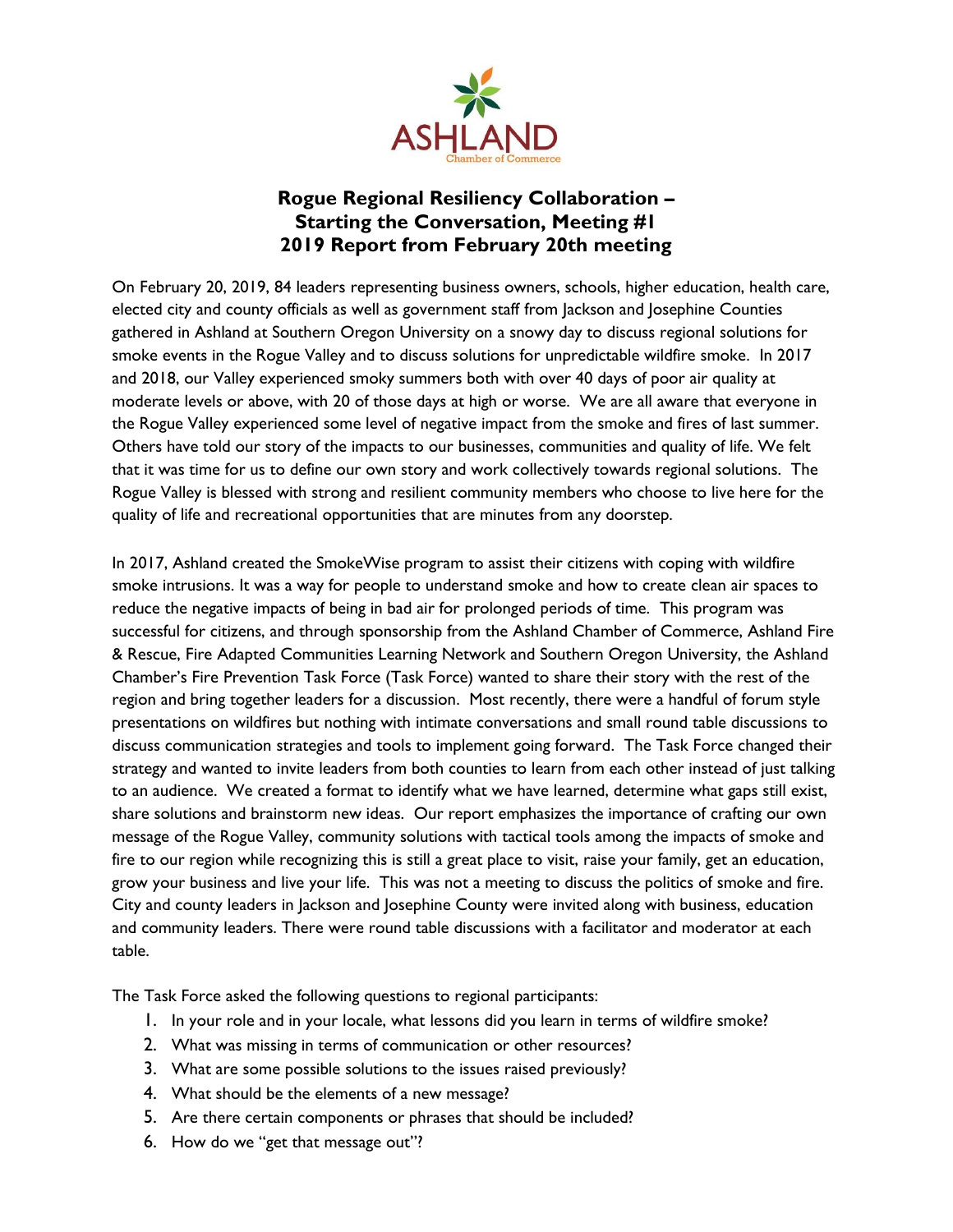

The powerful part of the forum rested on the fact although people have their own views on how to change the forest or fight wildfires, what we all had in common was the air we breathe. Some of the smoke that hit the Rogue Valley was from wildfires outside of our region. Attendees expressed their vulnerabilities, were open to sharing, and willing to say that they needed help and solutions.

Overall, the group agreed that we need to have a cohesive regional message that eliminates the theory that smoky summers are the new norm and that this is not a place to visit in the summer. This type of messaging is detrimental to tourism and to residents. Since there is a chance that wildfire smoke can be in the Rogue Valley, businesses and community members need to plan for these events, and continue promoting the shoulder seasons. Many visitors are going to be making last-minute travel decisions based on whether or not our area is smoky. If the summer is not smoky, businesses should plan to have a robust marketing plan to market to last-minute travelers who may think that the region inundated with smoke. A recent study of visitors who traveled to southern Oregon during the smoke of last summer validated the perceptions above.

The group also identified the need for additional smoke monitors and better lines of communication between regional leaders. Smoke can travel throughout the day and having smoke monitors in every town in Jackson and Josephine Counties would help identify less smoky areas. One idea is to create a regional conference call or communication group online to share the true picture of the air quality conditions throughout the region. Some mentioned that they did not have a central website to go to for information, like **smokewiseashland.org**. This is an excellent opportunity to create SmokeWise Rogue Valley or to encourage the county health organizations to create a robust program.

This issue cannot be placed on individual municipalities and organizations. Smoke is a regional issue and we all need to learn to live with wildfire together. Attendees felt vulnerable when smoke was in the air and needed a central avenue for getting information out. There is fear of the unknown, and that there are not many answers. This meeting created a sense of community and hope that we can work together through this tough topic.

Overall, the Task Force recognizes that this is a complex challenge and the solutions will take commitment both on a local and regional scale. The following pages are a guideline of tactics and solutions that were brought up during the forum organized in general categories. There are more ideas than we can all achieve, however there are numerous solutions that we can all achieve together, in regional partnership.

We look forward to continued conversations,

*Ashland Chamber of Commerce Ashland Fire & Rescue Fire Adapted Communities Learning Network Ashland Chamber's Fire Prevention Task Force*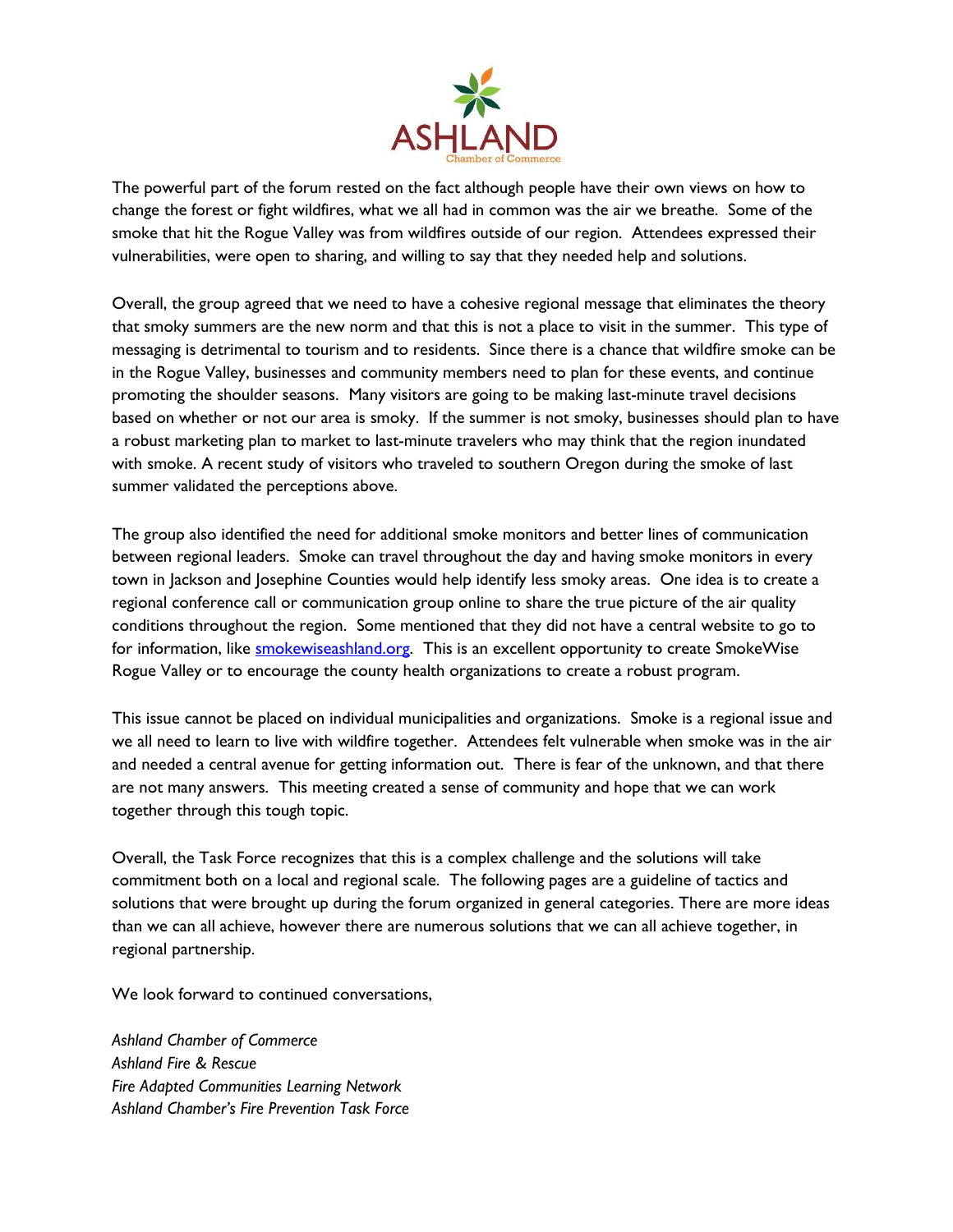

# **CATEGORIZED SOLUTIONS AND IDEAS**

**Rogue Regional Resiliency Collaboration –**

**Starting the Conversation (2/20/19)**

### **Attendance:** 84 guests

### **Infrastructure: Buildings/Facilities/Clean Air/Indoor Options**

## • **Buildings/Indoor Options**

- o Where is actually SAFE to go?
- o Tools to know your indoor air quality
	- **Nephelometer**
	- Thermo Scientific Personal DataRAM pDR-1500 Monitor
		- Purchase them at \$6,000 est.
		- Rental information \$500 (2-month, estimated cost, business out of Northern California, OSF rented during the Summer of 2018)
- o Database of largest safe spaces that are open to the community at large
	- CREATE A LOGO which identifies safe spaces
		- "SmokeSmart" a product of the "SmokeWise" program shows that businesses are being smart about their building, the equipment, etc.
		- "Smoke-free businesses and locations across the region" for safe places to go
		- Passed a standard list of equipment in that building
		- Part of the Rogue Valley SmokeWise program If you see this logo, this is what it means - never a guarantee 100%, but a helpful tool
- o Checklist with the asterisks on Rogue Valley SmokeWise program
	- Complete the checklist and send it back in order to be featured
	- This would include the larger community spaces too (Schools/Gymnasiums, Libraries, Jackson County Expo, YMCA's, Community Centers, Recreation Centers, Indoor Theatres/Auditoriums, Movie Theatres, Science Centers, Children and Family locations, Hotels & Conference Centers)
	- Sign on to be a relief center during Smoke Events or in emergencies
	- On the website, businesses could sign-up and list their hours which they would like to invite the public as a SmokeSafe location (self-identification)
- Long-term Goal: More safe spaces incorporating SmokeSafe improvements in your buildings and facilities
- Concern over vulnerable populations (elderly, homeless, youth, pregnant women, those with no access to internet) - gathering information and how they may find relief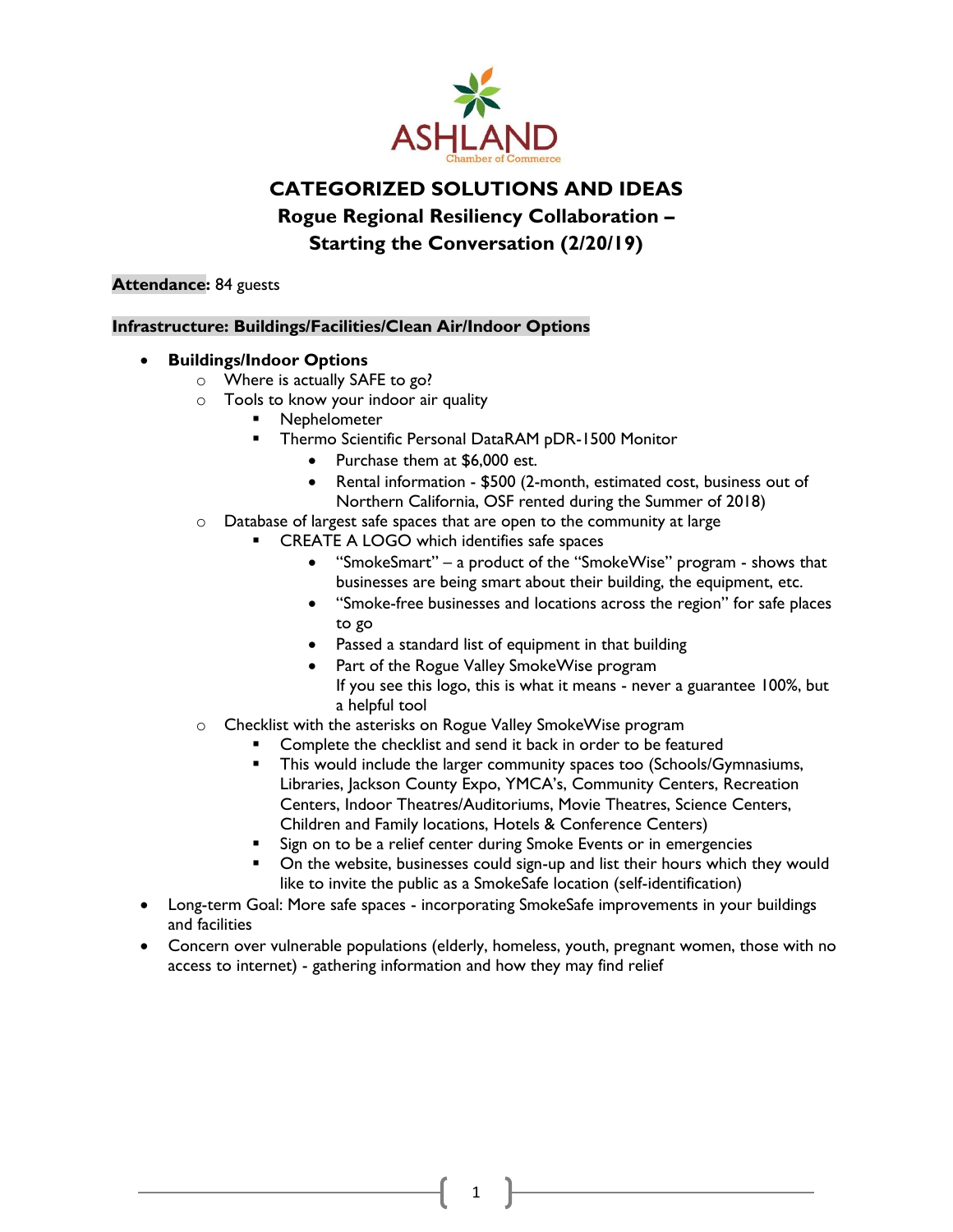

### **Equipment / Smoke Monitoring**

- List of equipment/resources all on one page
- HVAC
	- o Filters
	- o Where to purchase these items
- AQI clearer information on those readings and what they mean (suggested information for the SmokeWise Rogue Valley)
	- o Education on the website on how to read these charts
	- $\circ$  AQI is a 24-hour reading / shows the average over the past 24 hours
	- o DEQ site you can see the 1-hour AQI readings
	- o Smoke Maps will predict out 36 hours ahead / weather patterns / location of fires
	- o **Suggested Entity**: Forest Service populate a general report and share predicted smoke patterns that can be shared as part of the SmokeWise Rogue Valley website
		- Would also help tourists as their reports would be predictive on where smoke may be
		- OR link to the Forest Service page for updates
	- o Post links to the fires which the Rogue Valley is being impacted by
		- Facebook Pages for the fires are often generated link to those for live updates
		- InciWeb <https://inciweb.nwcg.gov/>
- Invest in additional smoke monitors throughout the Rogue Valley and identify where these can be used as data points to collaborate and communicate information
	- o One example is Purple Air <https://www.purpleair.com/>
		- Share instructions on how to read the site
		- **\$150 Smoke Monitor**
		- Mt. Ashland is getting a Purple Air monitor
		- Strategic placement of additional Purple Air Monitors throughout the Valley that are needed (some suggested locations or ideas):
			- Ashland: High School or SOU / Emigrant Lake or Oak Knoll / Mt. Ashland / Ashland Community Hospital or Lithia Springs Resort
			- Talent: \_\_\_\_\_\_\_\_\_\_\_\_\_\_\_\_
			- Phoenix: \_\_\_\_\_\_\_\_\_\_\_\_\_\_\_\_
			- Medford: \_\_\_\_\_\_\_\_\_\_\_\_\_\_\_\_
			- White City: \_\_\_\_\_\_\_\_\_\_\_\_\_\_\_\_
			- Central Point: Jackson County Expo
			- Jacksonville: Britt Festival, Chamber of Commerce or City offices
			- Applegate Valley: Valley View Winery / Troon
			- Eagle Point: \_\_\_\_\_\_\_\_\_\_\_\_\_\_\_\_
			- Shady Cove: \_\_\_\_\_\_\_\_\_\_\_\_\_\_\_\_
			- Rogue River: \_\_\_\_\_\_\_\_\_\_\_\_\_\_\_\_
			- Grants Pass: \_\_\_\_\_\_\_\_\_\_\_\_\_\_\_\_
			- Cave Junction:
	- o Another company is in Grants Pass called APIS <https://www.apis-aq.com/>
- Long-term goal: Support from the State or other entities for purchasing equipment or have local areas consider it to reduced costs on systems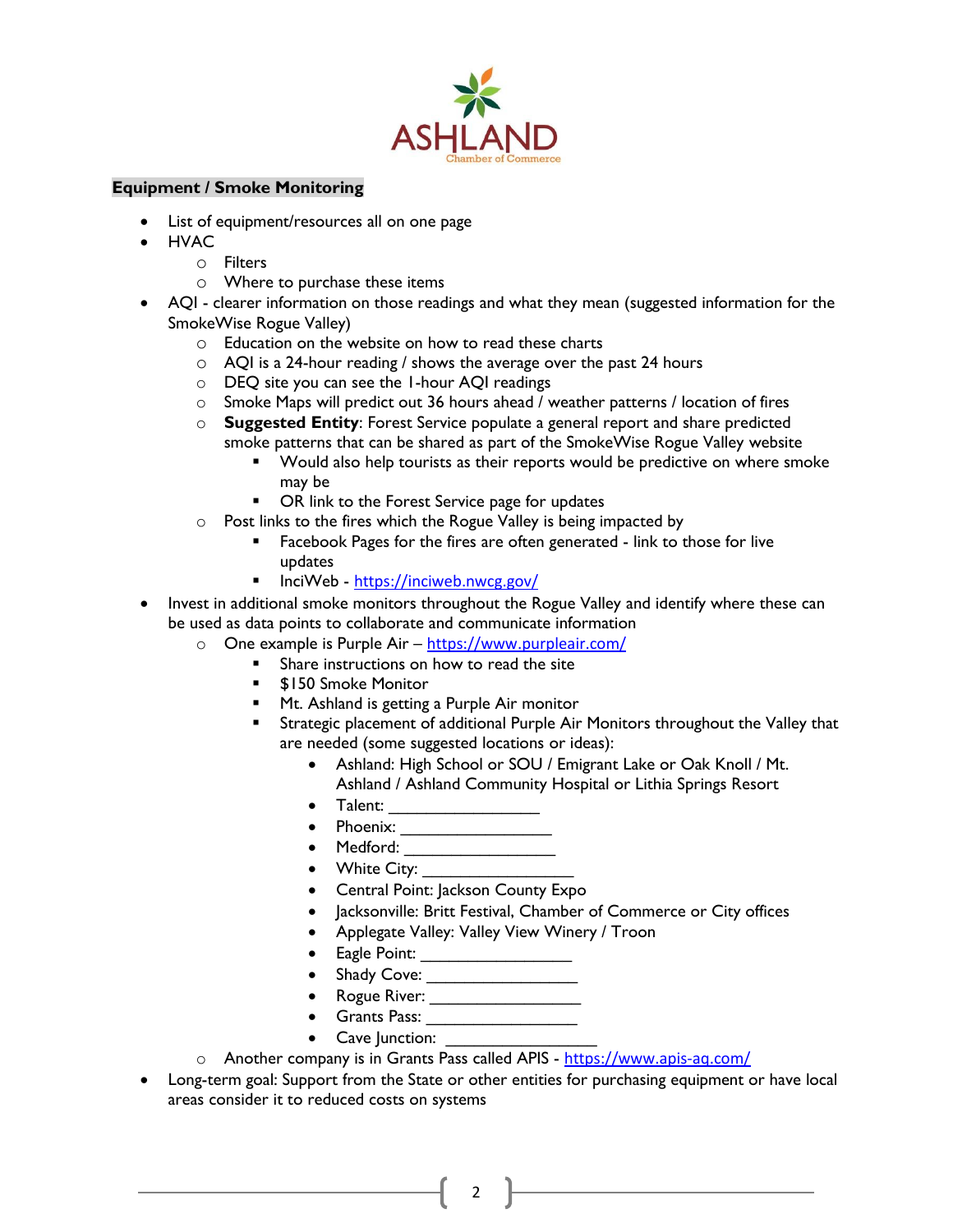

# **Health**

- Masks
	- o Where to get them
	- o Have more masks available
		- Need masks for kids they do exist but are hard to find
	- o Businesses ran out of masks couldn't get them in rural Jackson County
	- $\circ$  How effective or ineffective are Masks? What kind to use/how to properly wear them
		- Share video with other cities/counties [\(https://vimeo.com/257185210\)](https://vimeo.com/257185210)
- More detailed information from the Health Professionals on smoke impacts to health, long-term effects, impact for employees, tools for business owners to make safe and educated decisions
	- o <https://vimeo.com/257174563>

## **Communication: Marketing/Messaging**

- SmokeWise Rogue Valley
	- o One-stop shop for information and links to other SmokeWise pages
	- o Press Communication (press page)
	- o Suggested Entity to house SmokeWise Rogue Valley: *Rogue Valley Council of Governments*
		- Accessibility / Evacuation Registry
	- o Connect with your City list of SmokeWise pages (examples below)
		- SmokeWise Ashland
		- SmokeWise Medford
		- SmokeWise Central Point
		- SmokeWise Grants Pass
		- SmokeWise Cave Junction
	- o Link to county pages as applicable and available
	- $\circ$  This page would house general information applicable to all cities / the general population
		- Smoke impacts to health
		- How to wear a Mask
		- Link to Maps / AQI readings
		- **Things you can implement at home / businesses / etc. (Equipment/Retrofitting)** *Example: [www.smokewiseashland.org](http://www.smokewiseashland.org/)*
- Regional TripCheck Solution
	- o Connect with Travel Southern Oregon to host live updates
- Regional Conference Call / Message Board
	- o Facebook Group (Message Board) with live updates
	- $\circ$  Select stakeholders and key representatives who report from their area to this page, large organizations
- Quality of Life
- Consistent messaging with the press/media/social media
- SMART Coordinators
- Use of Community Alert Systems that are already in place (see below under preparedness)
- Share real, honest health information out in a timely way, without exaggeration and inflated perceptions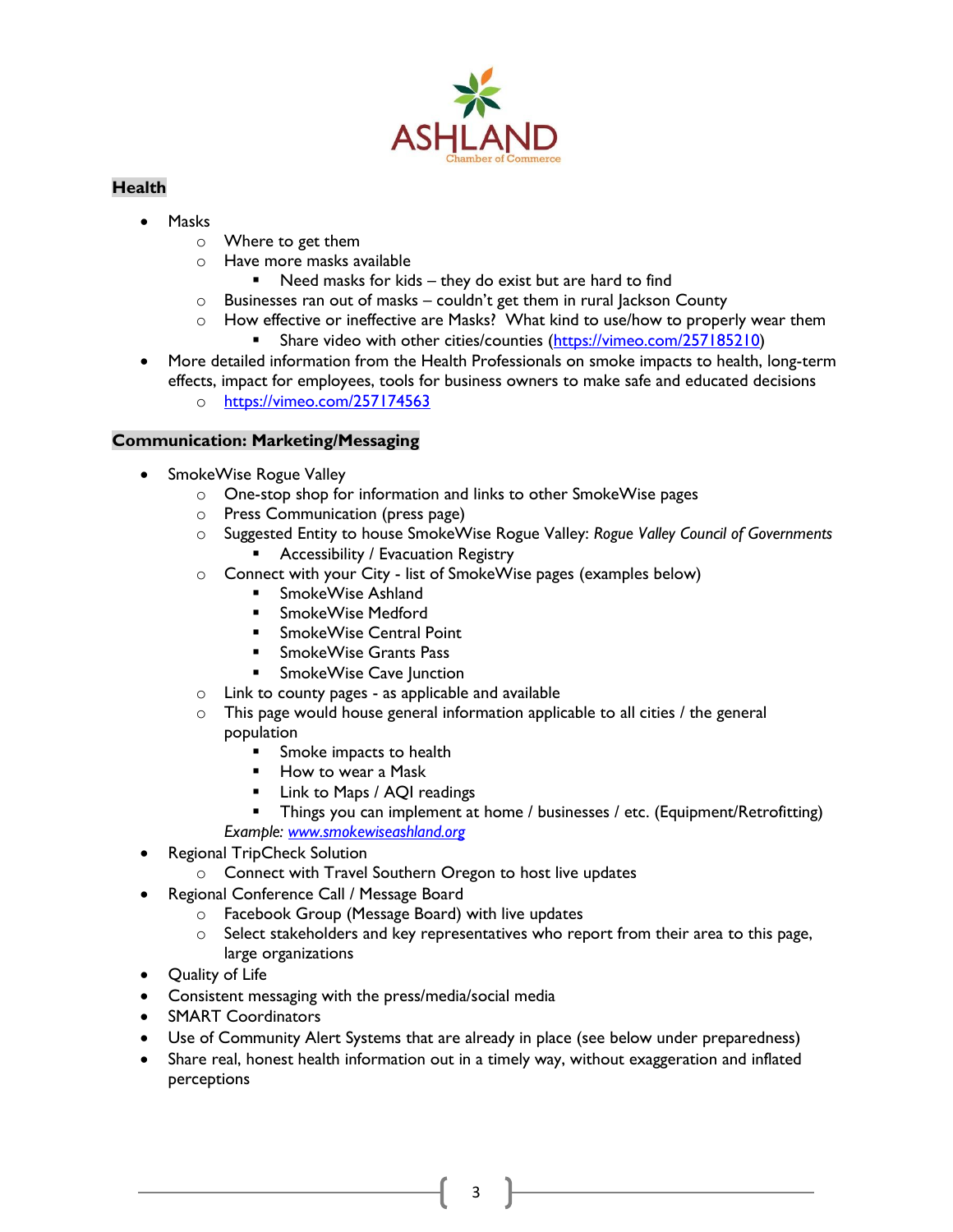

#### **Communication: Collaboration**

- We need specific "representatives" to speak for the collective group, and that are specific to target audiences
	- o Industry specific representatives
	- $\circ$  Designate individuals at the city, state, business, community, and stakeholder levels
- Define the audience and coordinate that with the messaging. Audiences are residents, students, visitors, employees
	- o One message doesn't resonate with everyone. Need tailored messages to different audiences
		- There needs to be 3 Communication Channels:
			- Tourist
			- **Residential**
			- Students / Retirees

#### **Government / Prevention / Preparedness / Evacuation**

- Homeowners
	- o Have your property evaluated for FireWise
	- o Bring homeowners together / Community training events
		- Know the points of resiliency. Know your neighbor. Know the evacuation plan.
	- o Long-term goal: more funding for private landowners to do fuel reduction work
- Fire
	- o Messaging that can be shared around "Good Smoke"
- Jackson County
	- o Weed abatement
- Evacuation / Preparedness
	- o All Residents / Travelers Accommodations (on-site Managers, Innkeepers) / Retirement Communities / Business Owners should all be signed up in local Community Alert Systems. Examples:
		- Ashland uses NIXLE for Community Alerts <https://local.nixle.com/city/or/ashland/>
		- Jackson County Alerts <https://jacksoncountyor.org/emergency/Resources/Citizen-Alert>

## **Tourism specific**

- Steering Committee to discuss Travel Insurance
- Clear communication and coordinated messaging from key tourism entities such as OSF, Britt, Hellgate, etc.
- Have money reserved for promotion during fire season to have robust marketing campaigns ready to go, especially if no fires are present to target last-minute travelers
- Tourism industry needs to work together to identify alternate locations to visit, so that visitors can still have a positive experience. We have to recover gracefully.
- Continue to promote Fall and Spring travel and enhance messaging/promotion around those times

- $\circ$  Focus on the benefits and positive attributes of spring and fall visitation that emphasize the beauty and events during "shoulder seasons."
- Better define refund policies and have a clear message which front-line staff can share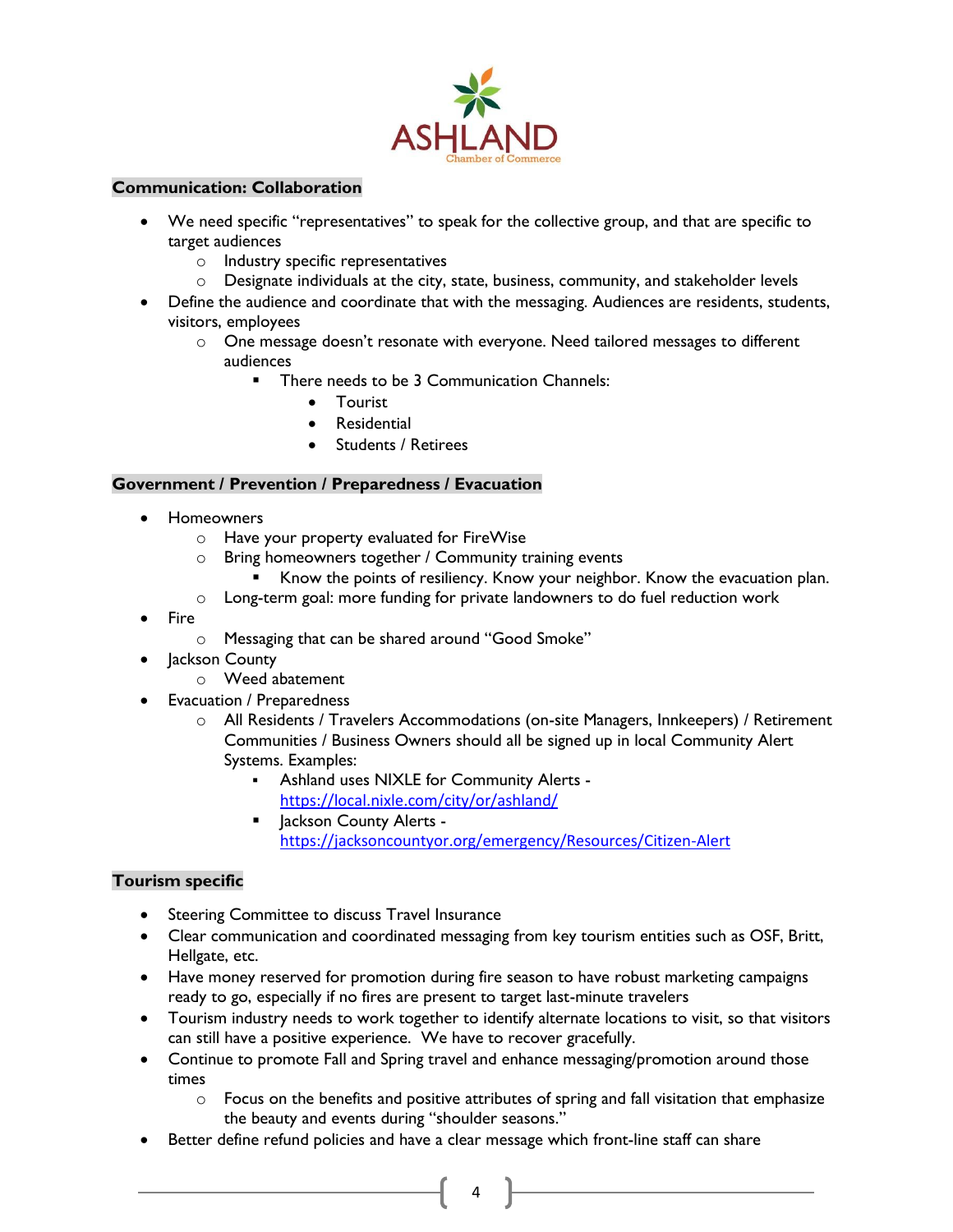

### **Goals / Tasks / Solutions**

- SmokeWise Rogue Valley Strategy
	- o Partnerships with Travel Southern Oregon (TripCheck page / Facebook Group for key Tourism Representatives like a Message Board)
- Regional Meeting / Regional Task Force
	- o Create a two county TASK FORCE with a website, social media, information, technology and messaging
	- o Create clear roles and lines of communication
		- **■** Forest Service
		- DEQ
		- **E** Jackson County Health
		- Oregon Health Authority
		- Hospitals
- Additional Smoke Monitors around the Region
- Bridging gaps between Jackson and Josephine counties to create a two-county wide emergency management system
- New position: Rogue Valley Integrated Fire Plan Coordinator
	- o Establish a county-wide Fire Marshal's office
- Create a Smoke Management & Action Response Team SMART
- Legislative Workgroup
	- o Multi-agency contracts in place ahead of time
	- o Jackson and Josephine County currently have an integrated fire plan, but smoke is not included in the plan
- Media/Press Meeting (with the decision makers at those outlets)
	- o TOOL KIT FOR MEDIA
	- o Outlets:
		- **■** Travel Southern Oregon
		- Cities
		- Chambers
		- **E** News Stations
		- Local Papers
			- Editorial Board
		- **•** The Oregonian
		- TV & Radio JPR / OPB / PBS / RVTV
		- **■** Travel Oregon
	- $\circ$  Updates in local community groups on Facebook find those best platforms
		- **What to do in Southern Oregon**
		- Central Point Community Page
		- **E** Jackson County Scanner
		- Ashland Peeps
		- City & Chamber pages
	- o Elements of negative messaging
		- Stop showing maps of Air Quality, as there are often pockets with good air quality.
		- **EXECT:** Fear / Perception reported heavily